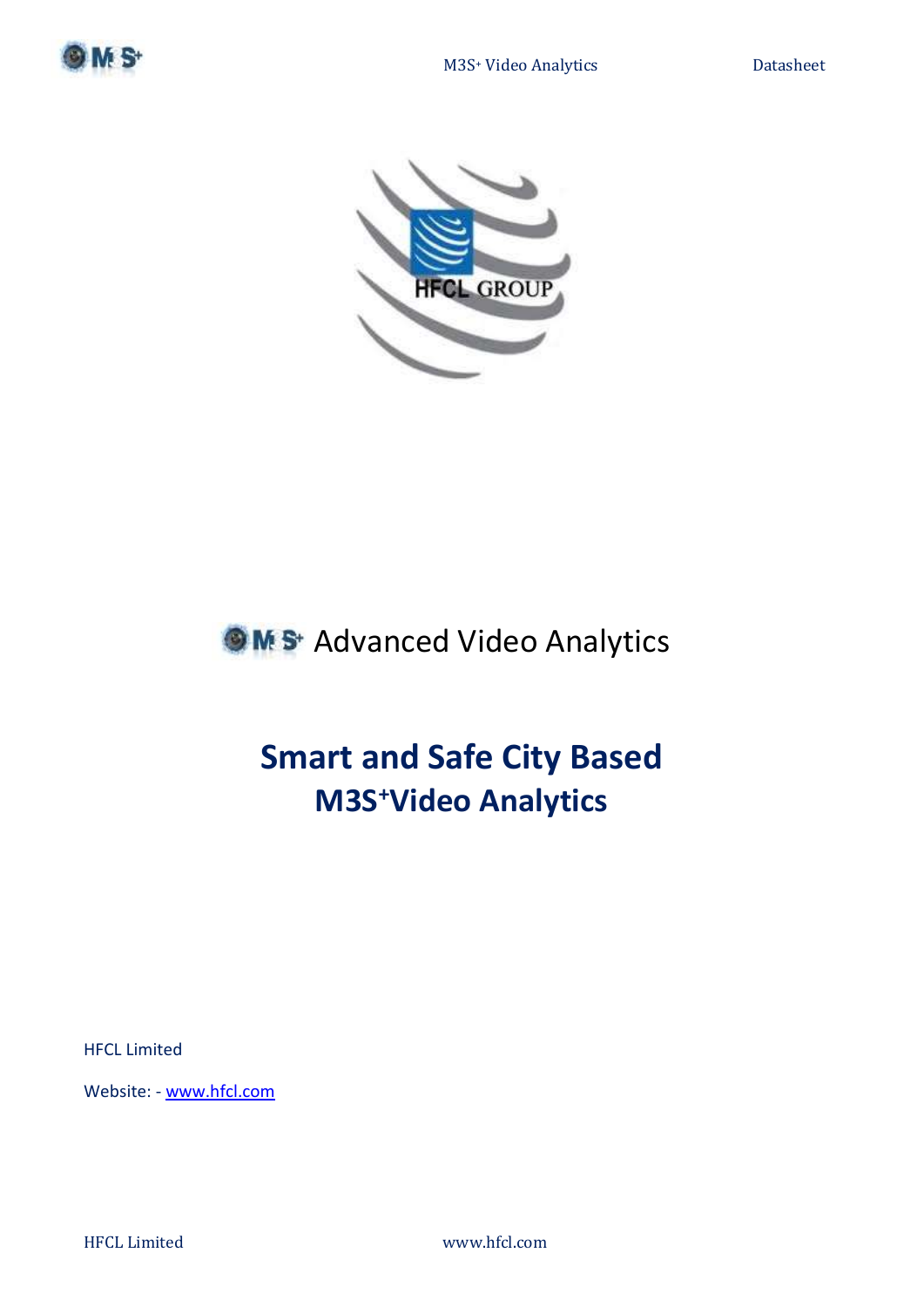

# **Contents**

<span id="page-1-0"></span>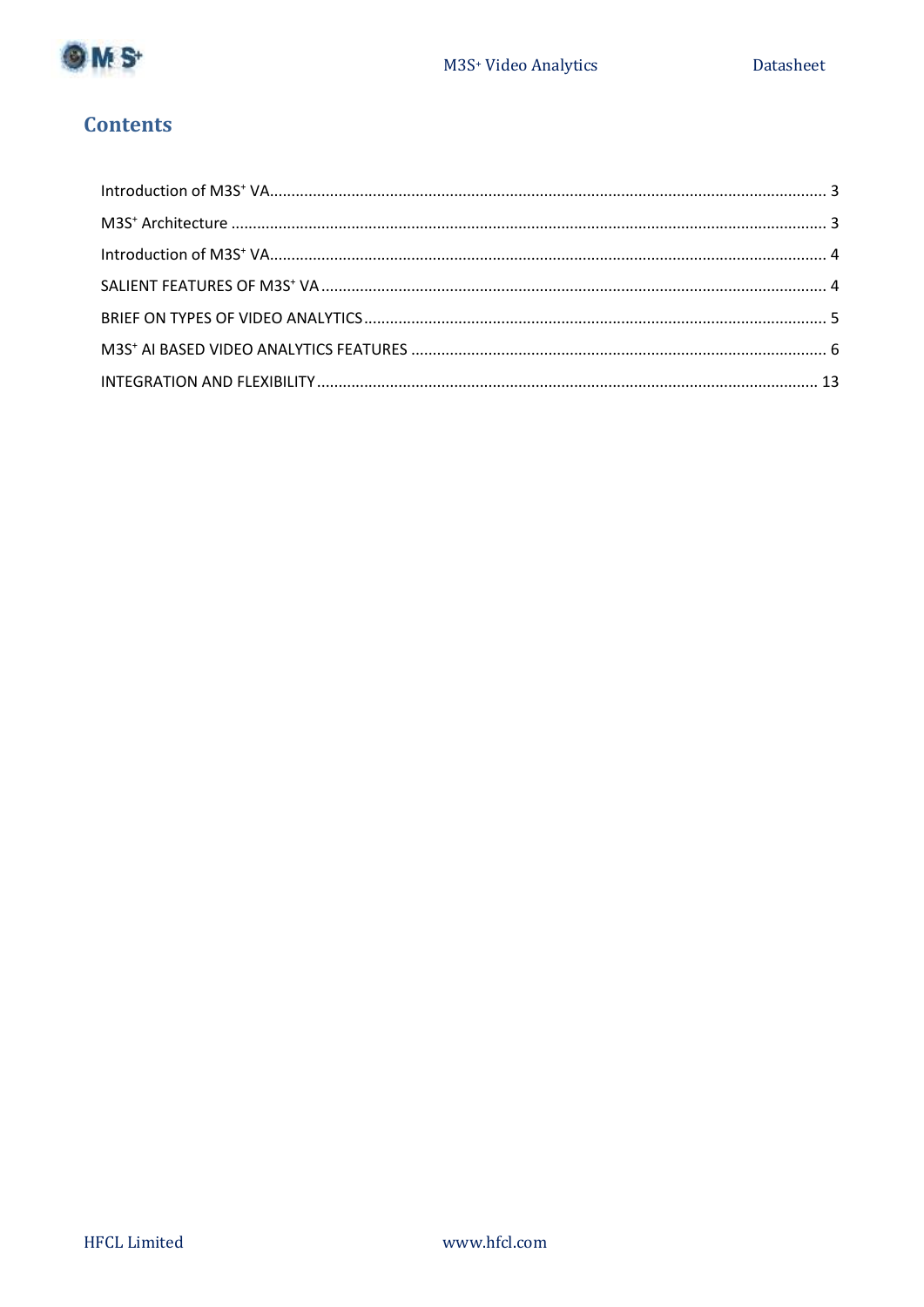



### **Introduction of M3S<sup>+</sup> VA**

This Data sheet gives the details of system requirements, salient features of HFCL M3S<sup>+</sup> Analytics software product for actionable intelligence in security installations. Video analytics analyses the video stream and extracts useful information from images. The general applications of video analytics are Motion detection and tampering. The product provides excellent return on investment for a wide range of applications in different market domains covering following as under:

The HFCL video analytics used for different feature based on real date with continuous learning with increased accuracy. These are listed below

- **Schools: -** Video analytics are a perfect way for stadium security to keep track of attendance and occupancy by counting people at exit and entry points.
- **Transportation: -** Buses, trains, subways and other passenger transportation can be difficult to secure due to the sheer number of people who use the services each day.
- **EXECT** Industrial: In factories, warehouse as and other industrial applications, video analytics can improve security by tracking items left behind.
- **Retail: -**Retail is one sector where video analytics lets the security department add extra value to the business. For example, analytics can help collect valuable non-security data.
- **Smart City Traffic Control:** Vehicle/Pedestrian detection: It helps in differentiating between pedestrians & vehicles. This may prove helpful in pedestrian's safety. It's can give an approximate count of total number of vehicles & pedestrians on the rode its can also be used as an input for other smart city initiatives.

## <span id="page-2-0"></span>**M3S<sup>+</sup> Architecture**

HFCL M3S<sup>+</sup> enables seamless integration of intelligent modules in the market. The rich and open interface allows any type of analytics solution to be integrated.

HFCL M3S<sup>+</sup> VMS has an inbuilt video analytics solution for both the Analog and IP technologies for advance protection and monitoring. M3S+ platform aimed at many commercial and government domain CCTV applications.

There are wide ranges of solutions which come under the M3S+ Surveillance application are as under:

- Video Management System
- Video Analytics
- ◆ Central Monitoring System
- Automatic Number Plate Recognition'
- Red Light Violation and Speed Detection
- e-Challan etc.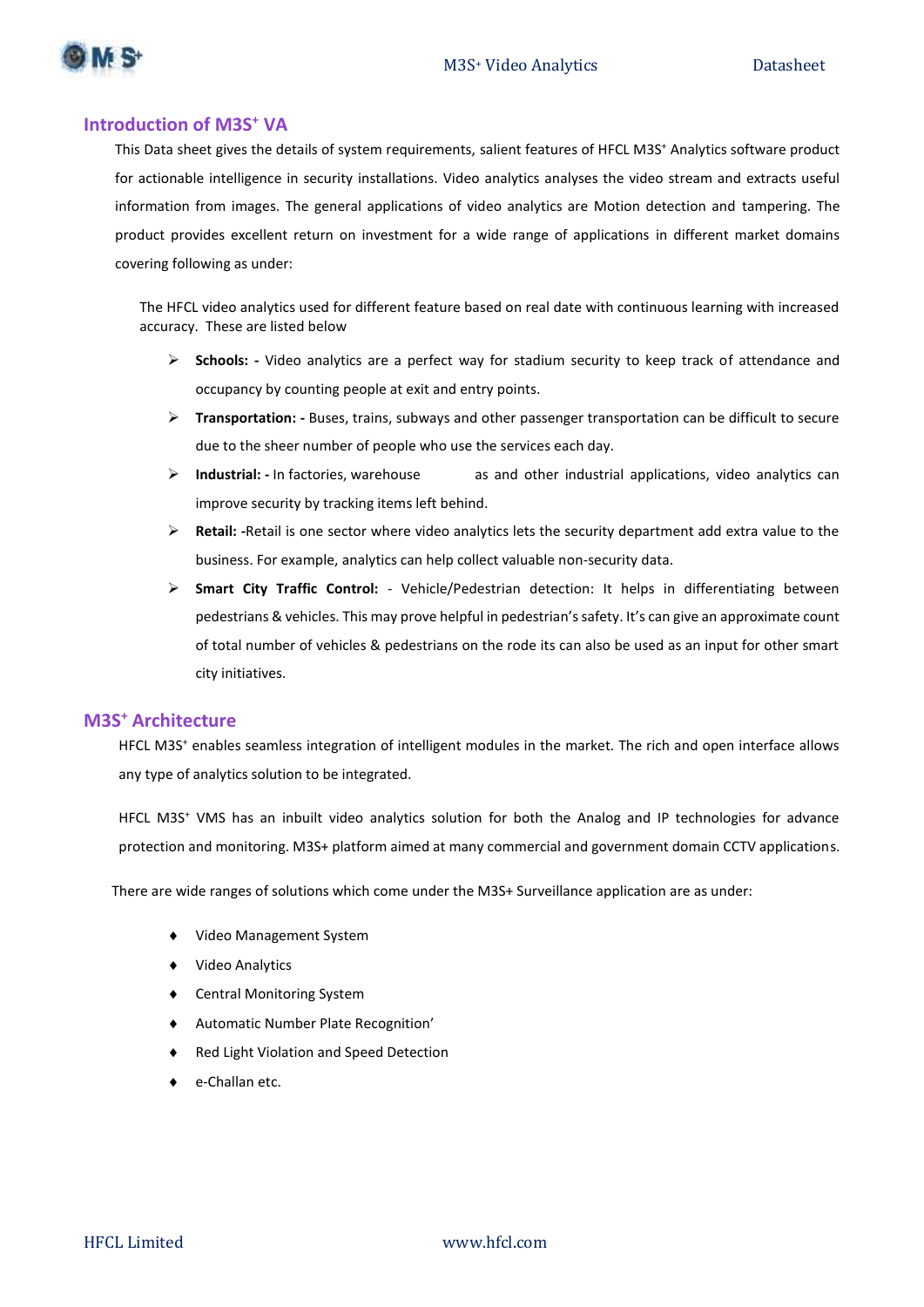

# <span id="page-3-0"></span>**Introduction of M3S<sup>+</sup> VA**

HFCL video analytics platform enable seamless integration of analytics modules into the market leading M3S<sup>+</sup> VMS. HFCL M3S<sup>+</sup> VA technology adds sense to surveillance by automatically extracting meaningful actionable information from digital video based on a rich set of video analytics.

HFCL analytics solutions have been applied in diverse applications such as:

- Intelligent monitoring of vehicle.
- Crowd, infrastructure, People and objects Detection.
- For automatic detection and analytics of events of interest

Video Analytics is computerized video footage analysis that uses algorithms to differentiate between object types and identify certain behaviour or action in real time by providing alerts and insights to the users. HFCL M3S<sup>+</sup> VA platform supports server based video analytics.

### <span id="page-3-1"></span>**SALIENT FEATURES OF M3S<sup>+</sup> VA**

HFCL VMS has inbuilt video analytics solution, providing a cost effective easy-to-implement solution targeted for advanced protection and monitoring. It is a general purpose analytics package aimed at intruder detection, flow analysis, counting, tampering detection, and many other commercial and government CCTV application.

- **Platform independent**: HFCL M3S<sup>+</sup> VA has not been tuned for any particular make and model of camera and it simply works on the ONVIF.
- **Integrated with VMS** :
- **Robust in nature**
- **Quick and convenient**
- **Alert management**
- **Customization**: Developed in India, the solution is especially customised to meet challenging infrastructure and varying environmental conditions in India.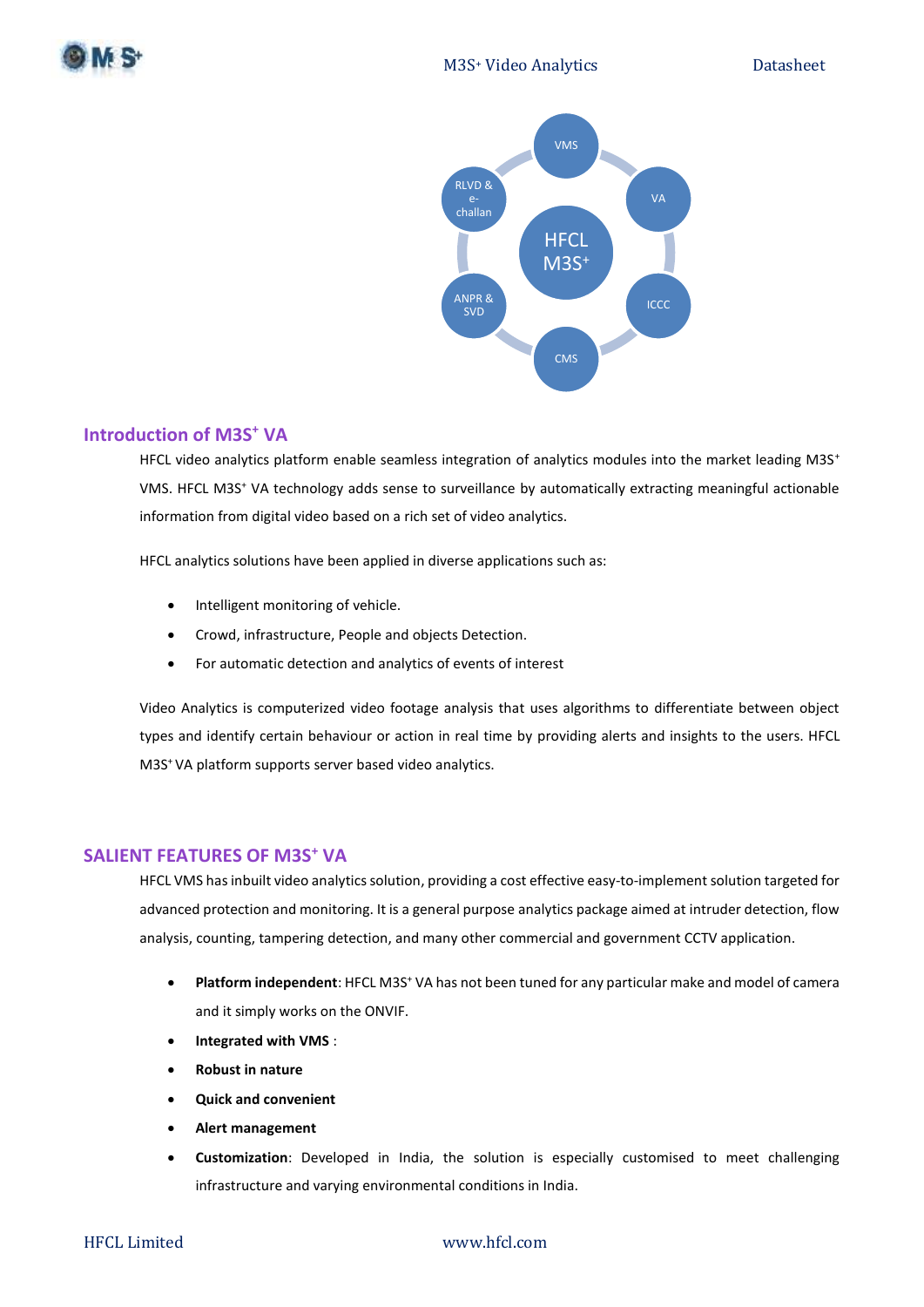

#### <span id="page-4-0"></span>**BRIEF ON TYPES OF VIDEO ANALYTICS**

HFCL video analytics software for security features is available in several forms from the CPU or server based analytics up-to the edge based analytics. Each version will be do the same things however the operator will search videos and alert the administrator for the actioner required.

The old idea of a video surveillance system is of a security guard sitting in a booth watching the security camera feed live, hoping to catch suspicious activity. This model relies on having a live person watching and reviewing all your video, however, which is not practical or efficient. Different security guards may have differing levels of focus or different ideas of suspicious activity.

Video analytics software is used to monitor video streams in near real-time. While monitoring the videos the software identifies attributes events or patterns of specific behaviour via video analytics of monitored environments. Video analytics software also generates automatic alerts and can facilitate forensic analysis of historical data to identify trends, patterns and incidents. The software enables its users to analyse, organize and share any insight gained from the data to make smarter, quicker decisions. It can promote enhanced coordination across and within agencies and organizations.

Video analytics come under two categories which are as under:

- ◆ Basic Analytics
- Advanced Analytics

Advanced AI based technology, analyses live video streams to quickly identify and examine potential issues, anomalies, or particular events of interest. Designed to help commercial and public organizations better leverage video to enhance infrastructure efficiency and safety. IVA automatically transforms raw video into enriched, searchable, structured data. IVA can help users to quickly highlight potential subjects and objects of interest, detect or track patterns, observe heat maps and anomalies in video footage, and deliver rapid reaction of subjects or objects.

| <b>Basic Video Analytics</b> | <b>Advanced AI Video Analytics</b>    |
|------------------------------|---------------------------------------|
| <b>Motion Detection</b>      | Fire detection & identification       |
| Camera Tampering             | Wrong Direction Detection             |
| Intrusion Detection          | No Helmet Detection                   |
| Tripwire                     | <b>Illegal Parking</b>                |
| Zone Detection               | Crowd Detection                       |
| Left/Taken Object            | Deep Learning based ANPR              |
|                              | <b>Face Detection</b>                 |
|                              | Make & Model recognition of vehicle   |
|                              | No Helmet detection                   |
|                              | Person detection                      |
|                              | Vehicle detection for Indian Category |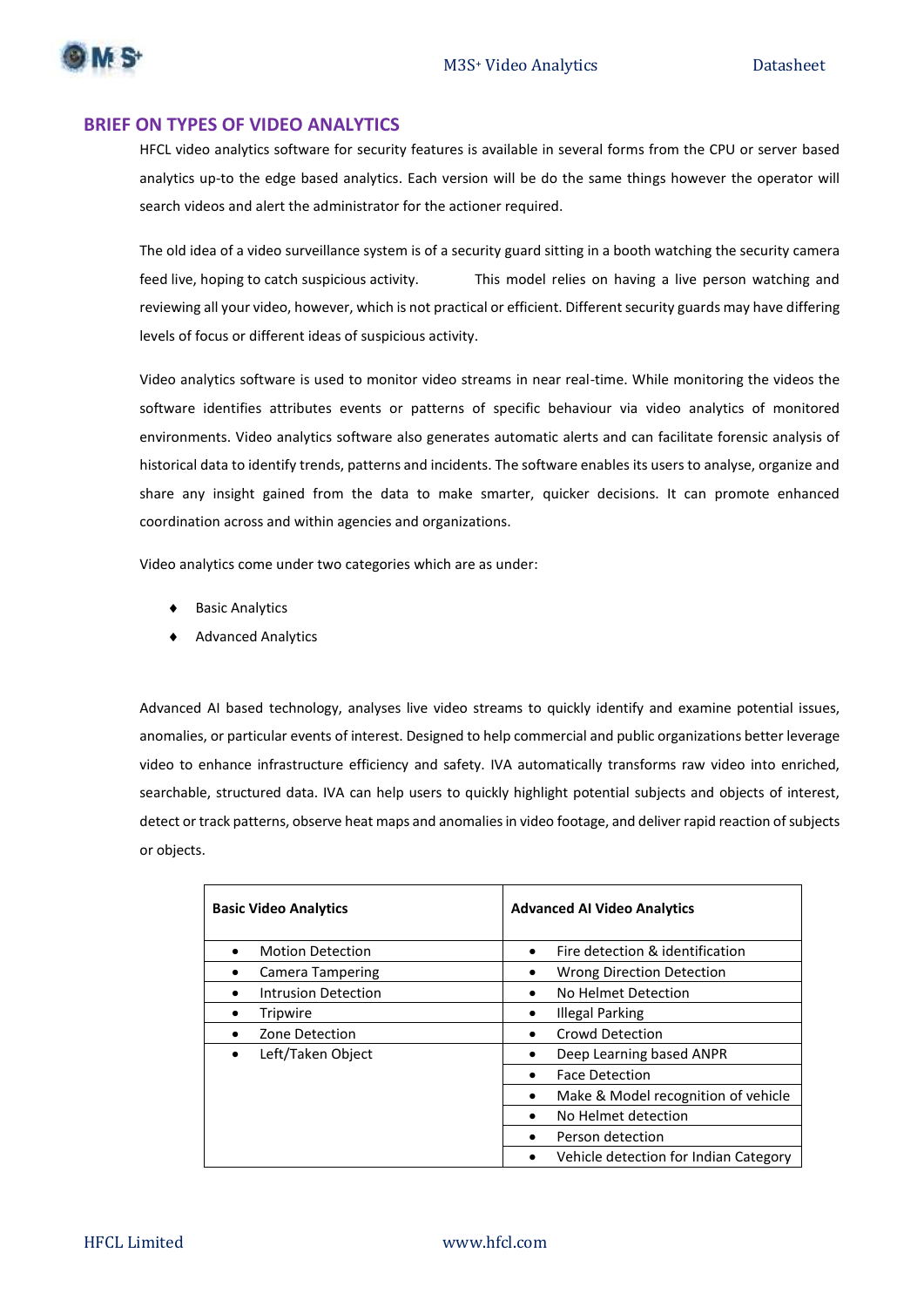

# <span id="page-5-0"></span>**M3S<sup>+</sup> AI BASED VIDEO ANALYTICS FEATURES**

1. **Motion Detection: -** Motion detection in consequent images is nothing but the detection of the moving object in the scene. In video surveillance, motion detection refers to the capability of the surveillance system to detect motion and capture the events. Motion detection is usually a software-based monitoring algorithm which will signal the surveillance camera to begin capturing the event when it detects motion.



2. **Camera Tampering: -**The Tampering Alarm is an intelligent feature found on IP CCTV cameras. The camera tampering event will be generated whenever a camera is moved, partially covered, defocused etc. It strengthens the M3S+ VA solution by continuously monitoring the video feed from the camera.

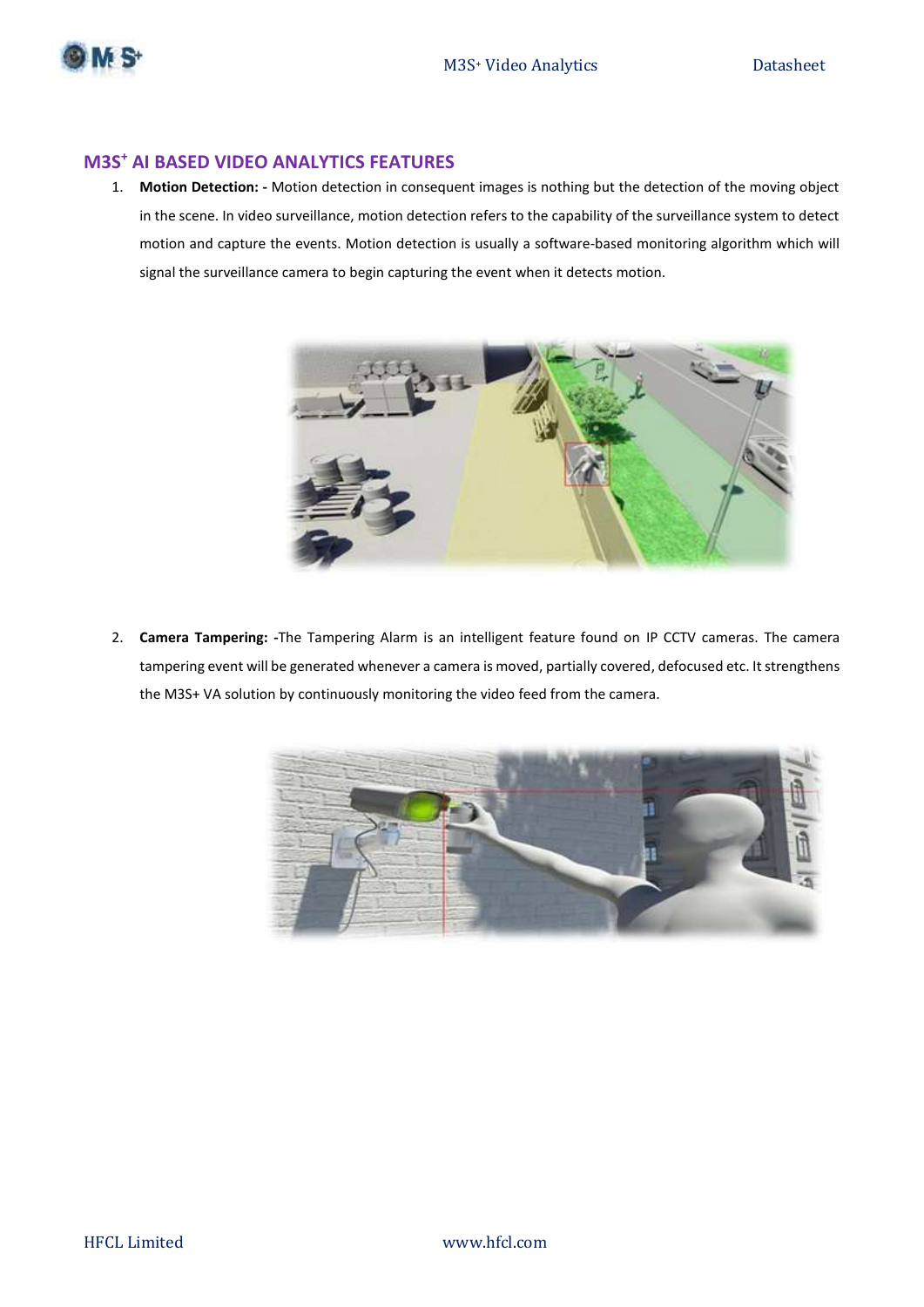

3. **Intrusion Detection: -** Video based Intrusion detection (VID) is a way of defining activity in a scene by analysing image data. It allows you to set the activity threshold and sensitivity for indoor or outdoor depending on what you want to monitor to avoid false alarms. The algorithm analyses the video frames and outputs the location of moving targets within the frame



4. **Zone Detection: -** This is a method to detect and mark the target object removed from the monitoring scene and the unknown object left in the monitoring scene. The present method uses the timeliness background to extract the foreground object and to mask the part that was unwanted.

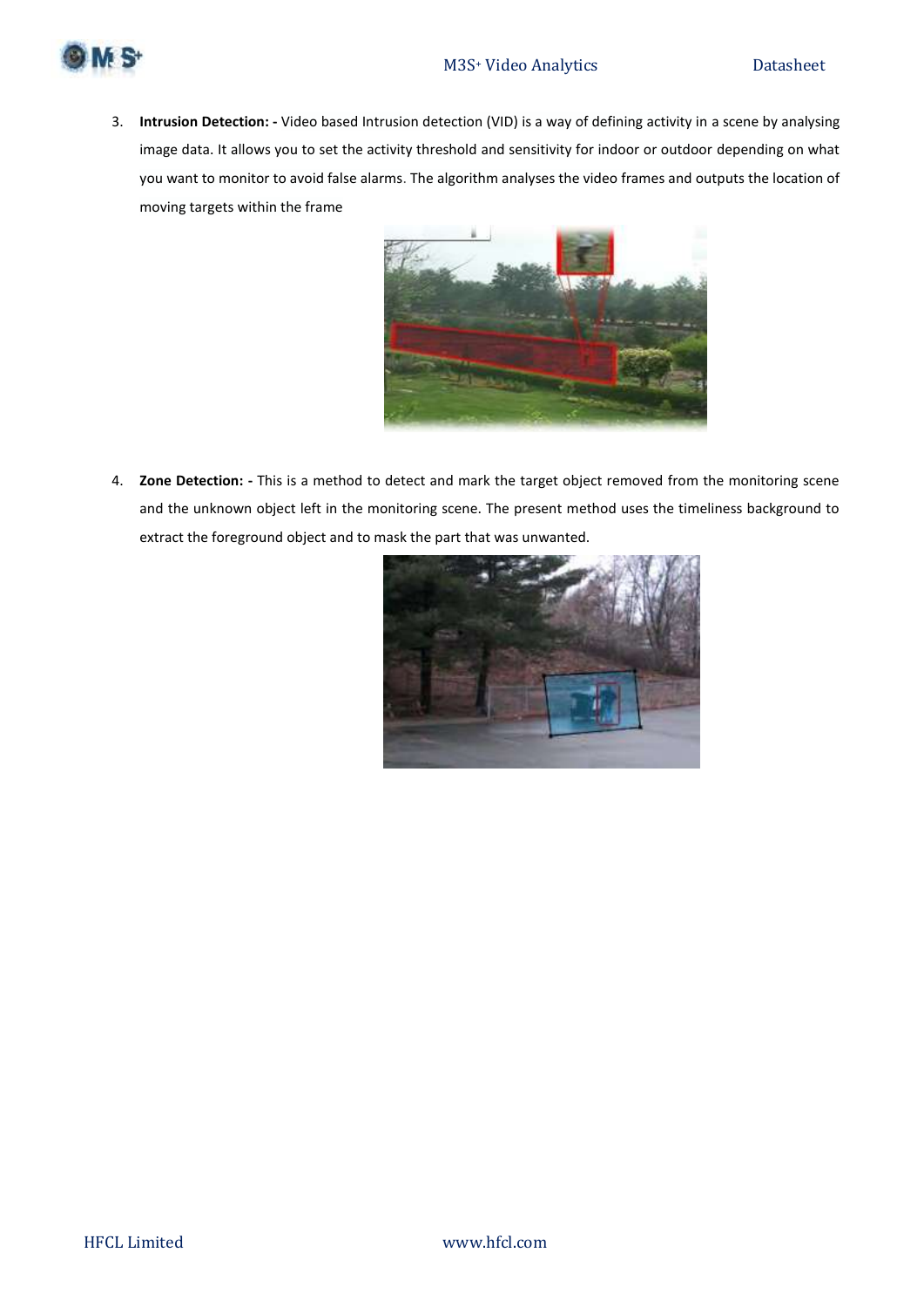



5. **Tripwire: -** Tripwire detection detects people or objects trespassing in restricted area. When a network camera detects moving objects in its view, the camera starts tracking each one of them. Once the object crosses an imaginary line in predefined direction, then the camera sends an alarm to the operators and highlights them with frame. Tripwire smart detection is ideal for a large warehouse, bank, and retail store and even found to be useful for the home if you have an entry point where you can draw a virtual line that shouldn't be crossed. It generates minimal false alarm rate and captures only the zoomed image of object causing the Line crossing and raises the alarm to the operator or to the assigned user.



6. **Left/Taken Object: -** The left object detector software uses a stereo camera and 3D-enhanced image processing in order to detect in real-time any suspicious objects that are added to or removed from an indoor area under observation. Set the alarm to notify security staff when an item has been removed from an area or left unattended designated of time

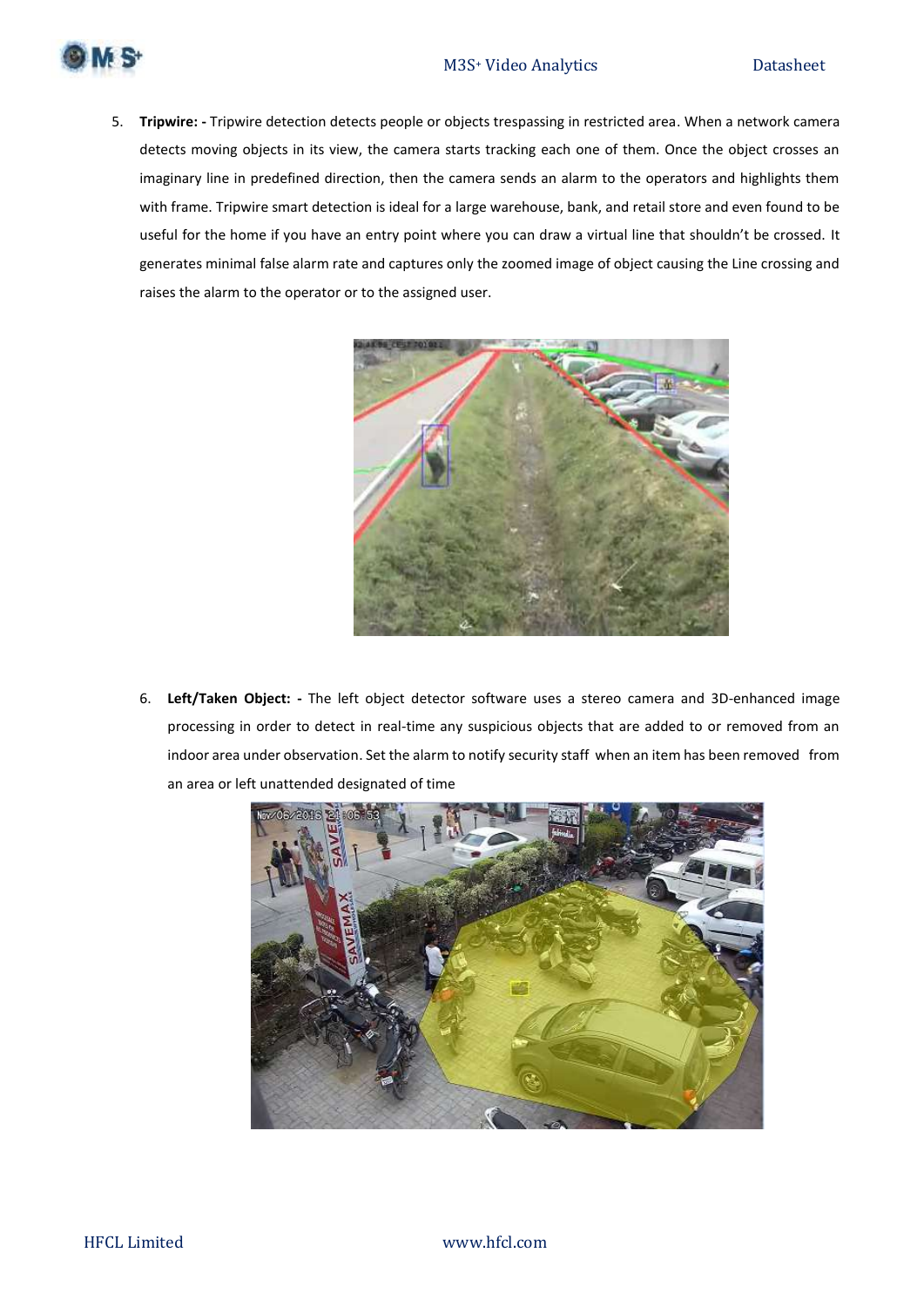

7. **Fire Detection & Identification: -** The proprietary Fire Detection is able to detect and identify a nearly unlimited number fire sources while avoiding false alarms from hot spots in the scene. When Fire Detection is implemented in the accuracies PTZ camera system, one camera could be used to monitor several Present locations and a limitless number of fire sources



8. **Wrong Direction: -** The wrong direction video analytics is the direction of the people moving across virtual fences or tripwire. If a person enters an area from the wrong way direction an alarm is generated in the control room nearby security persona can receive the alarm on a mobile devise via sms.

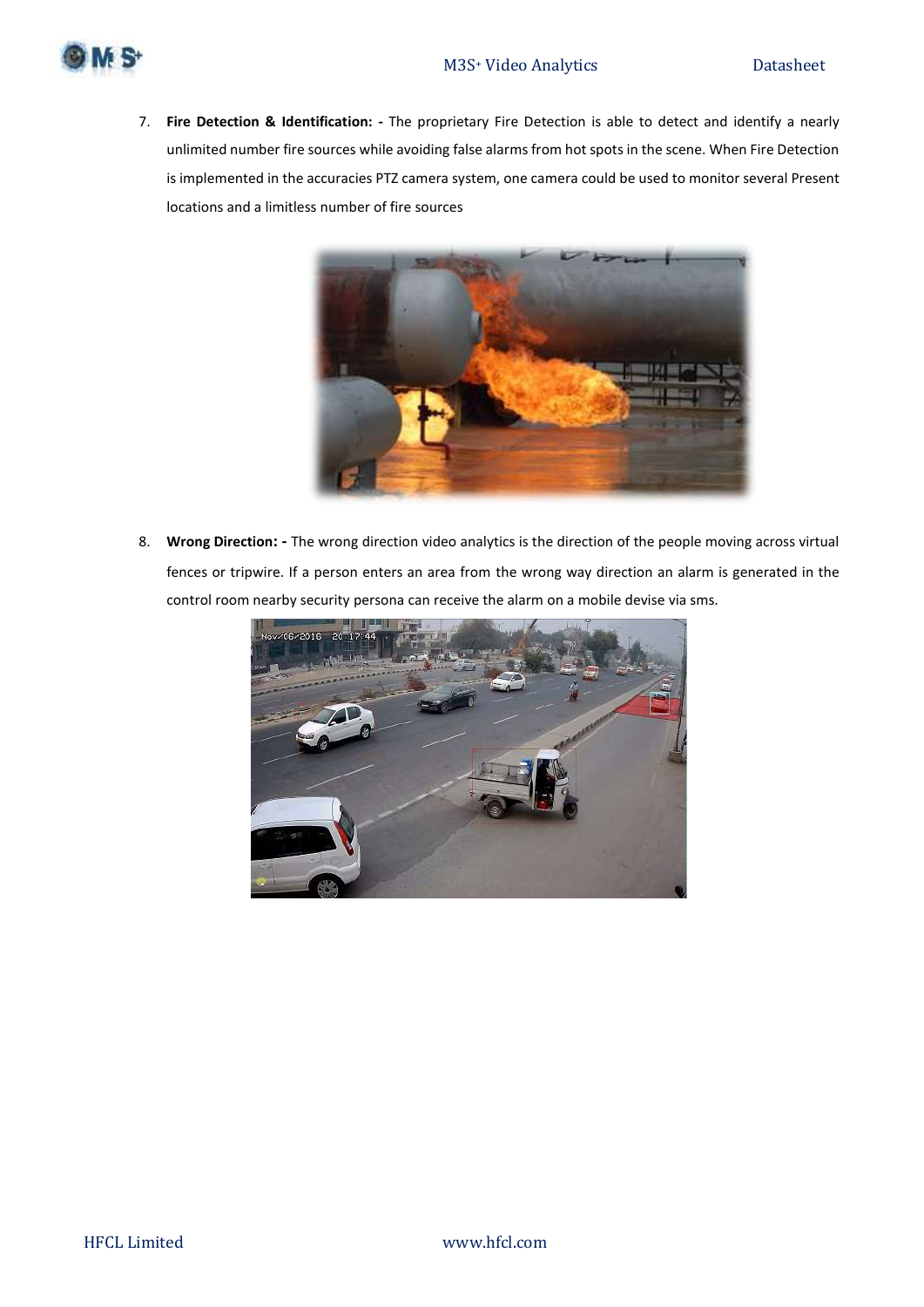

9. **No Helmet detection: -** The motor bike is becoming an increasingly utilized mode of transportation in India Technology-related distracted motor bike and helmet use is behaviours that can impact bike safety. The proposed approach first detects bike riders from surveillance video using background subtraction and object segmentation. Then it determines whether bike-rider is using a helmet or not using visual features and binary classifier.



10. **Illegal Parking: -** With the massive, high quality, and pre-processed bike trajectories, detecting illegal parking events on a road segment is still a very hard problem. Most of the road accidents occur due to stopped vehicle or illegal parking. This analytics is capable of detecting a stopped vehicle and capable of taking the snapshot with number plate of vehicle. User can select any number of zones in the video with time duration for which vehicle is allowed to stop.

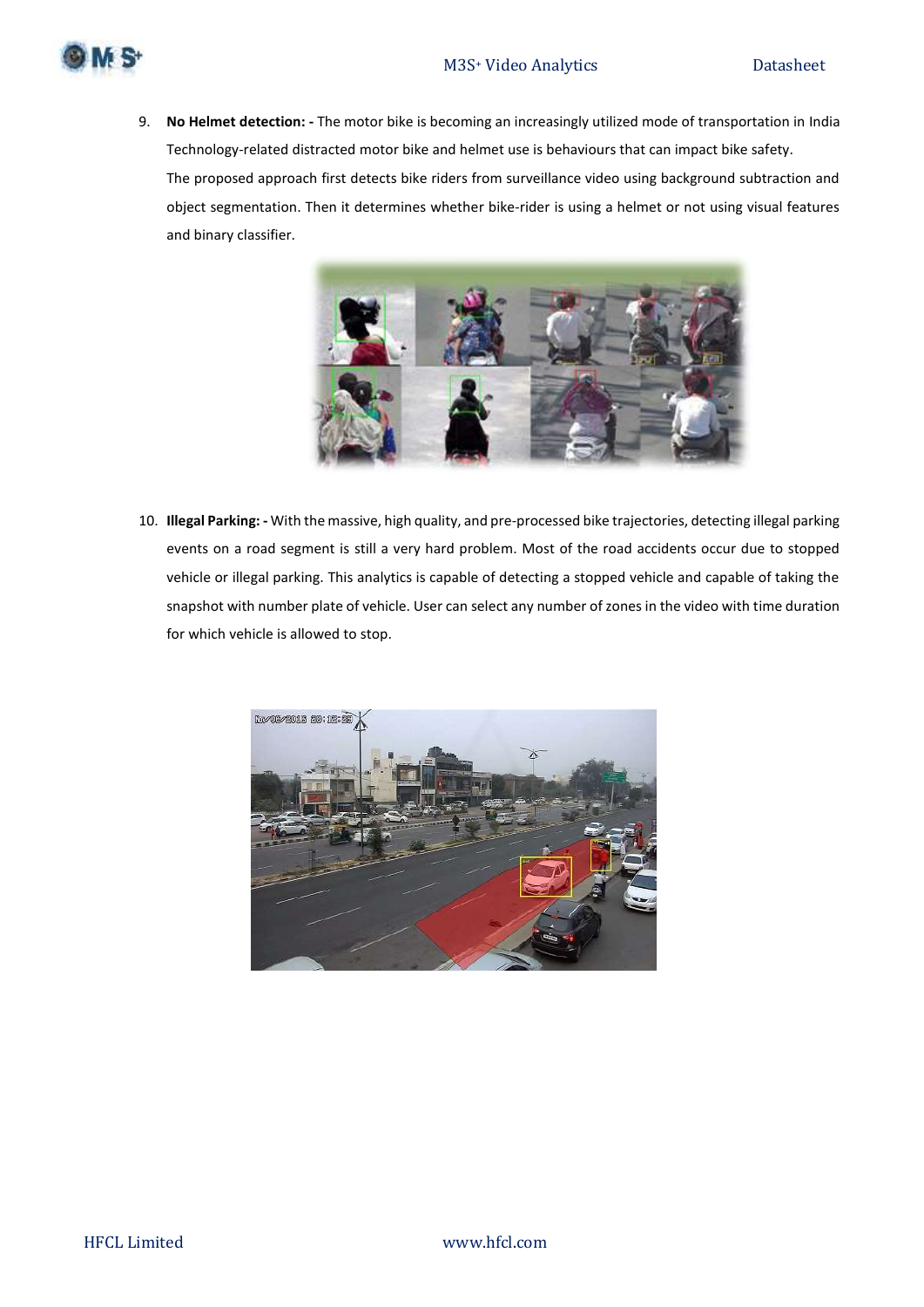

11. **Crowd Detection: -** Crowd Detection video analytics is the direction ins Instead of learning a set of collective motion patterns which are geared towards constraining the likely motions of individuals from a specific testing scene, we have demonstrated that there are several advantages to searching for similar behaviours amongst crowd motion patterns in other videos. Our experiments show that by leveraging a large database of previously observed crowd behaviour patterns we are able to accurately track individuals in a crowd exhibiting both typical and rare behaviours.



- 12. **Illegal Encroachment: Detection of Encroachment** is the **illegal** intrusion into a property with or without obstruction
- 13. **Deep learning based ANPR: -** Automatic Number Plates Recognize system is authorial product of HFCL. The system was built basing on automatic intelligent detection, motion analysis and recognition servers which send the information about recognized numbers of vehicles to the central server.

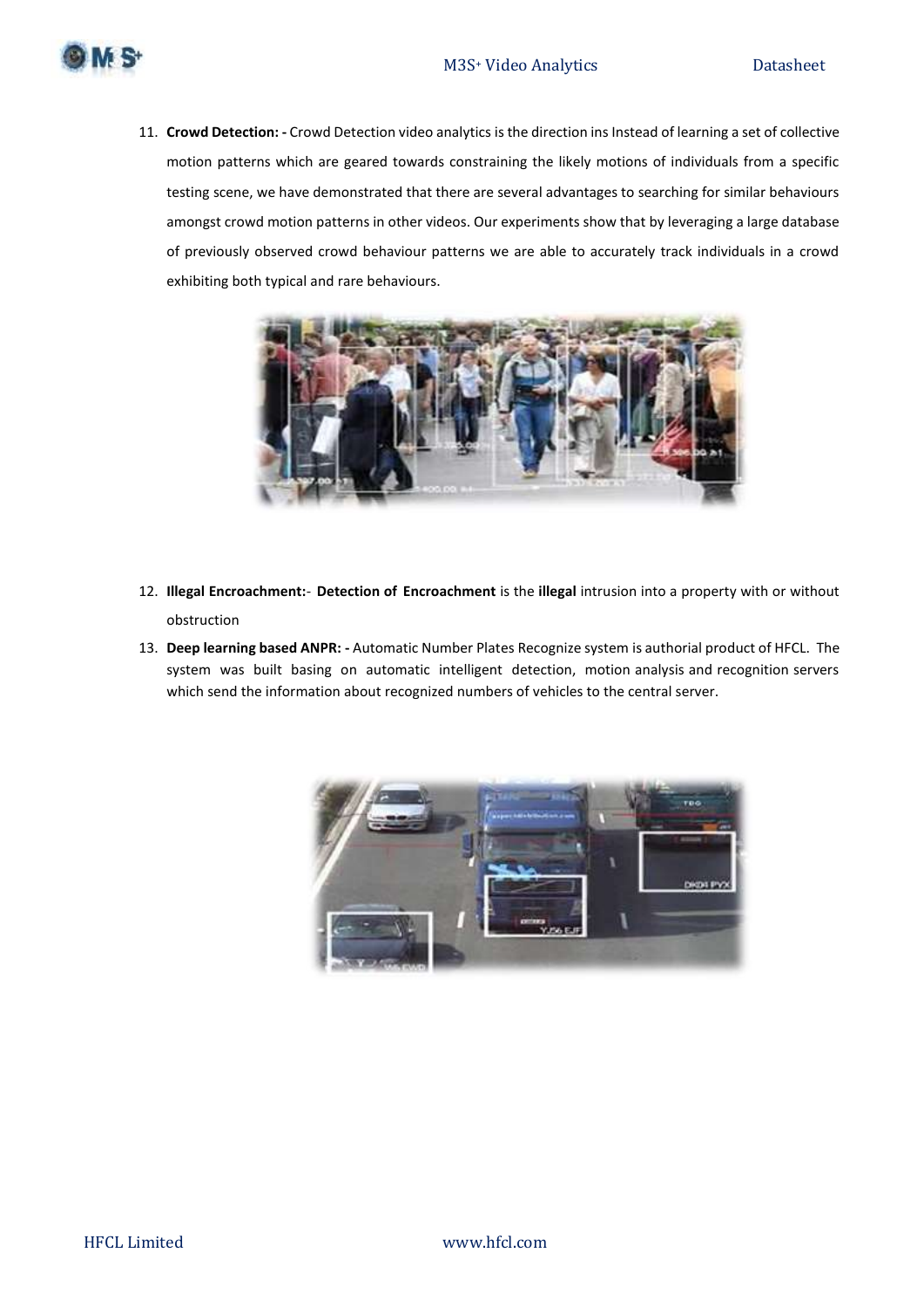

- **14. Garbage Detection:-** Detection of heaps of unwanted garbage in specific areas.
- 15. **Face Detection: -** The M3S system recognizes faces are based on Principal Component Analysis (PCA) and the Fisher's Linear Discriminant Analysis (LDA). The PCA method on its own does not give good results in recognitions. This is primarily because the system is based on global statistics data, which does not efficiently differentiate faces of individuals that are captured in different lighting conditions and attitudes.



16. **Graffiti and Vandalism Detection: -** Detection of unwanted graffiti on walls.Detection of destruction caused by vandals in a specified area.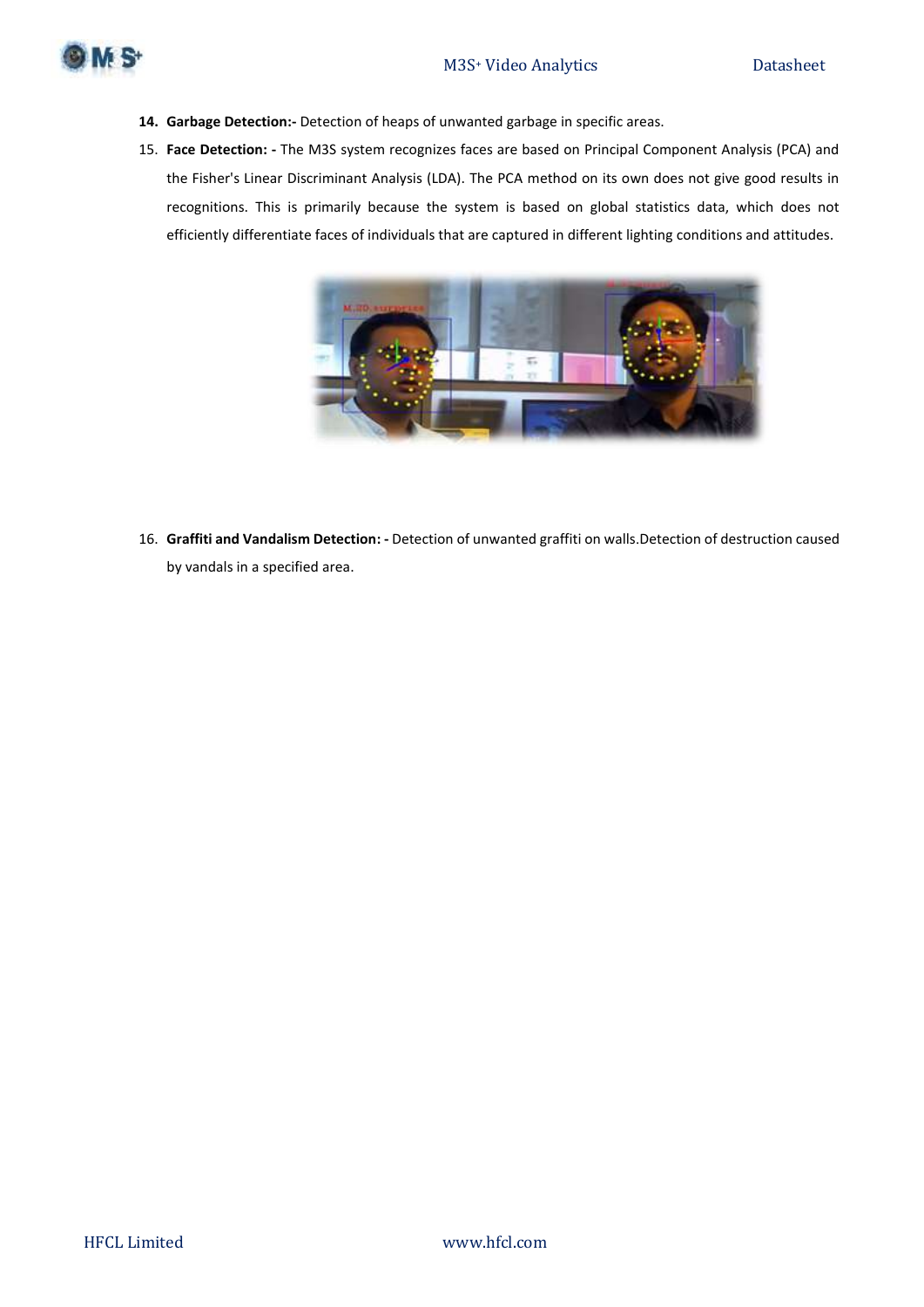

## <span id="page-12-0"></span>**INTEGRATION AND FLEXIBILITY**

The HFCL M3S<sup>+</sup> video analytics has been not been tuned for any particular make and model of camera and its simply works on the ONVIF.

**With VMS**: HFCL video analytics is integrates and integrates and works with various niche and third party systems to deliver a unified user experience, thanks to its flexible and open architecture design



**Without VMS**: - The HFCL video analytics can be work independent of VMS it's a stand-alone application it's taken the video store directly from the camera and send the alarm to control room the ones alarm management client software and work for view/ search/ reporting & analysis of alarms.